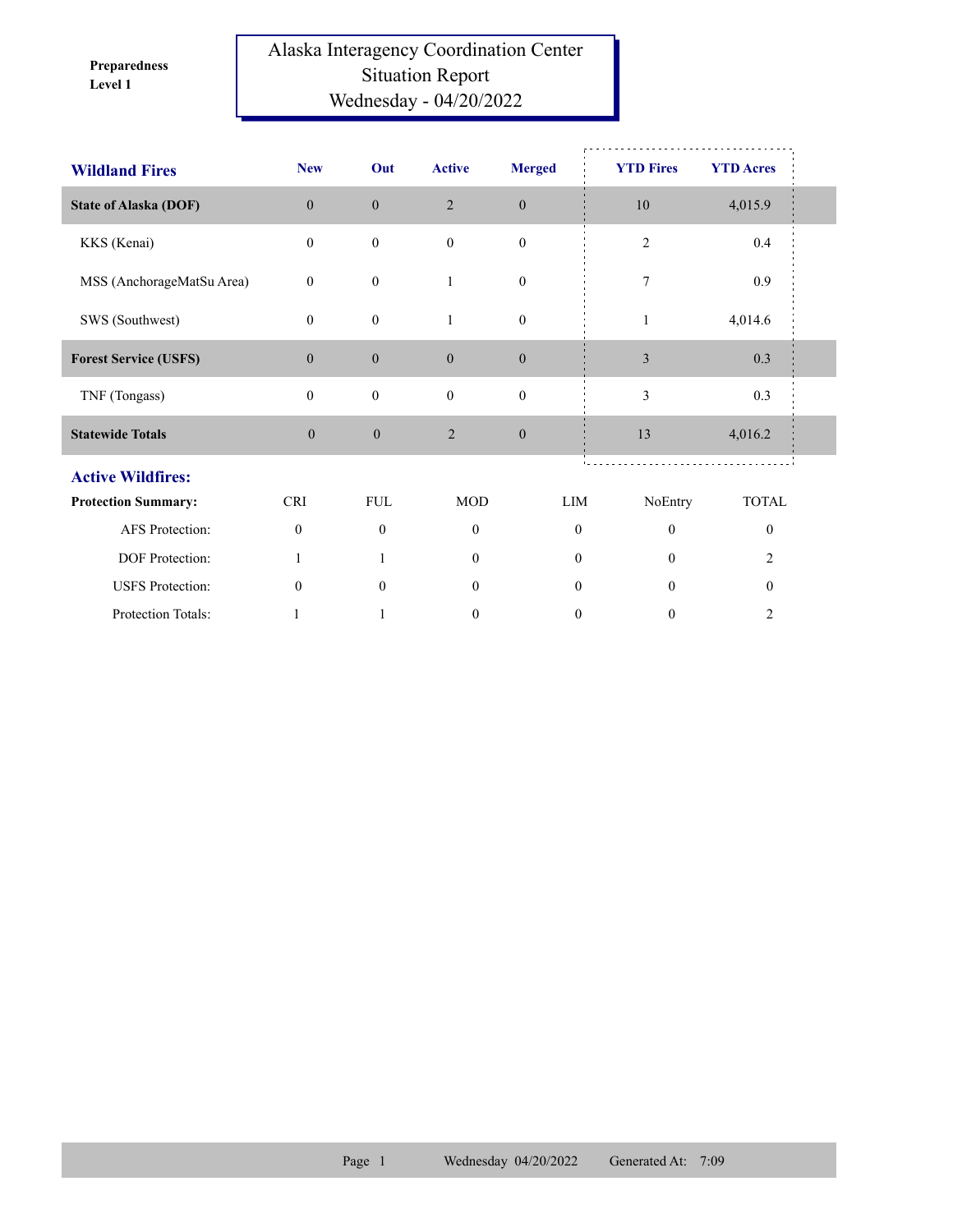## **Active Fires Status Summary**

|                         | Staffed           |                     |                 | Unstaffed-          |
|-------------------------|-------------------|---------------------|-----------------|---------------------|
|                         | Contained $(S/C)$ | Uncontained $(S/U)$ | Contained (U/C) | Uncontained $(U/U)$ |
| AFS Protection:         |                   |                     |                 |                     |
| <b>DOF</b> Protection:  |                   |                     |                 |                     |
| <b>USFS</b> Protection: |                   |                     |                 |                     |
| Status Totals:          |                   |                     |                 |                     |

| <b>Active Fires Acreage Summary</b> |                      |                |  |
|-------------------------------------|----------------------|----------------|--|
|                                     | Acres                | Acreage Change |  |
| 2 Monitor                           | 4,014.8              | 2,003.1        |  |
| 5 Prescribed                        | 16.2                 |                |  |
| 7 Fires                             | Total Acres: 4,031.0 |                |  |

## **Prescribed Fires**

|                                 | <b>YTD</b> Fires | YTD Acres | New | Active | Out Yesterday |
|---------------------------------|------------------|-----------|-----|--------|---------------|
| Military                        |                  | 1.0       | U   |        |               |
| National Park Service           |                  | 1.0       |     |        |               |
| State of Alaska                 |                  | 0.2       |     |        |               |
| U.S. Forest Service             |                  | 14.0      |     |        |               |
| <b>Fuels Management Totals:</b> |                  | 16.2      |     |        |               |

## **Cause Summary For All Fires (Includes Merged Fires But Not Prescribed Fires)**

|        | Human: 11         | 1.5 Acres     |
|--------|-------------------|---------------|
|        | Undetermined: $2$ | 4,014.7 Acres |
| Total: | 13                | 4,016.2 Acres |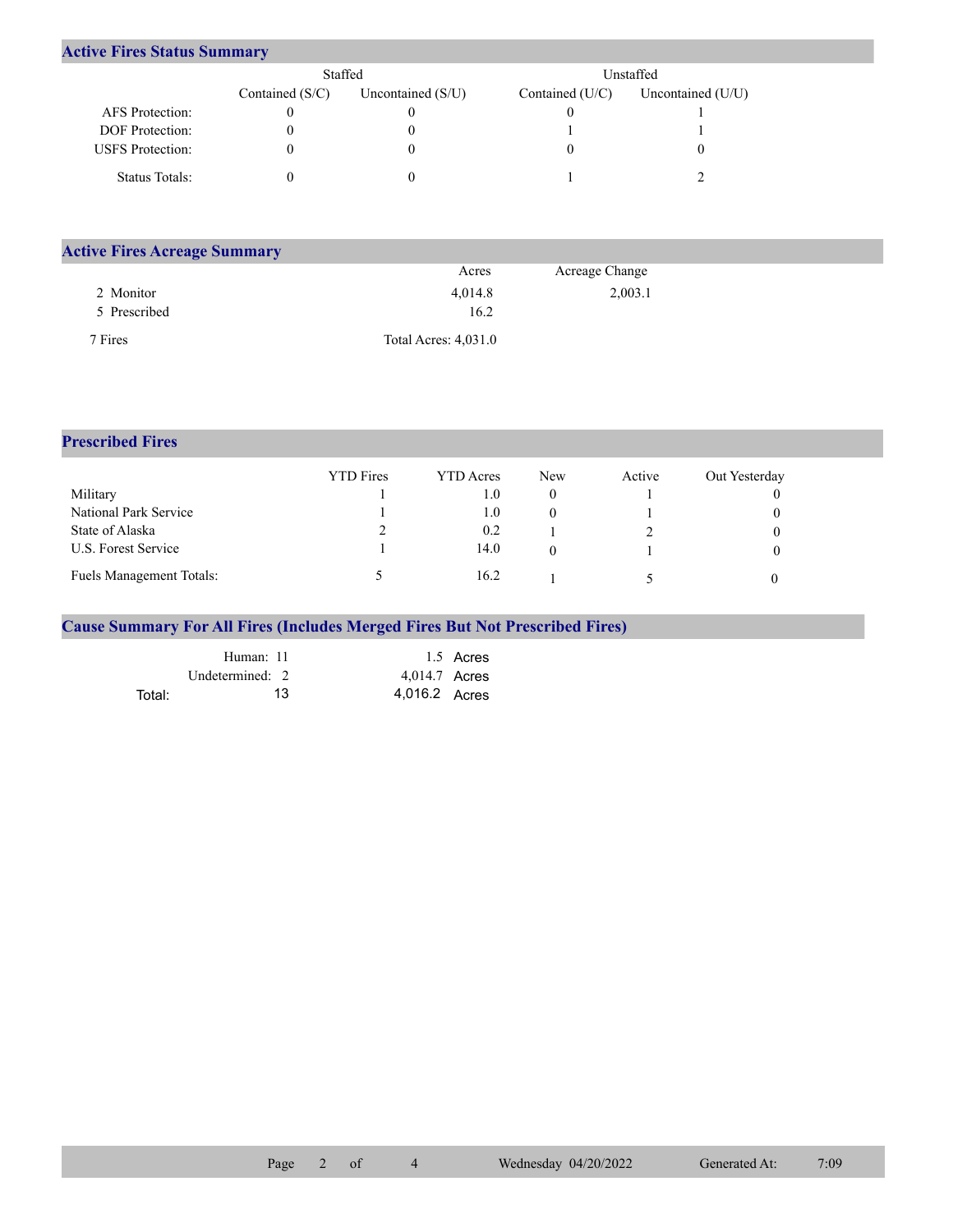| <b>Monitor</b><br>Acreage Change: 2,003.1<br>Acres: 4,014.8<br>Count: 2 |  |
|-------------------------------------------------------------------------|--|
|-------------------------------------------------------------------------|--|

**These fires are currently in monitor status. Monitoring schedules are based on defined timeframes, but are dependent on available resources, and weather conditions. When monitoring occurs, information will be updated.**

| Last Report: $04/18$ |                     |               |                                                   |                | $0.2$ Acreage On $04/18$ |                                    |
|----------------------|---------------------|---------------|---------------------------------------------------|----------------|--------------------------|------------------------------------|
|                      | Lat: 61 35,7317     | Status: $U/C$ | Acres: $0.2$                                      |                |                          | Option: Critical                   |
| 201014               | Lon: $14906.4733$   |               | Start Date: 04/18                                 |                |                          | Area: MSS                          |
|                      | Owner: Private      | Unit:         | <b>AKPRI-Private</b>                              |                |                          |                                    |
| 014                  | Name: Rempel        |               |                                                   |                | Cause:                   | Human                              |
| Last Report: $04/18$ |                     |               |                                                   |                |                          | 2,002.9 Acreage Change Since 04/17 |
| PKS1                 | Lat: $60\,32.1500$  | Status: U/U   |                                                   | Acres: 4,014.6 | Option: Full             |                                    |
| 204012               | Lon: $160\,54.7500$ |               | Start Date: $04/16$                               |                |                          | Area: SWS                          |
| <b>PNPKS1</b>        | Owner: USFWS        | Unit:         | <b>AKYDR-Yukon Delta National Wildlife Refuge</b> |                |                          |                                    |
| 012                  | Name: Kwethluk      |               |                                                   |                | Cause:                   | Undetermined                       |